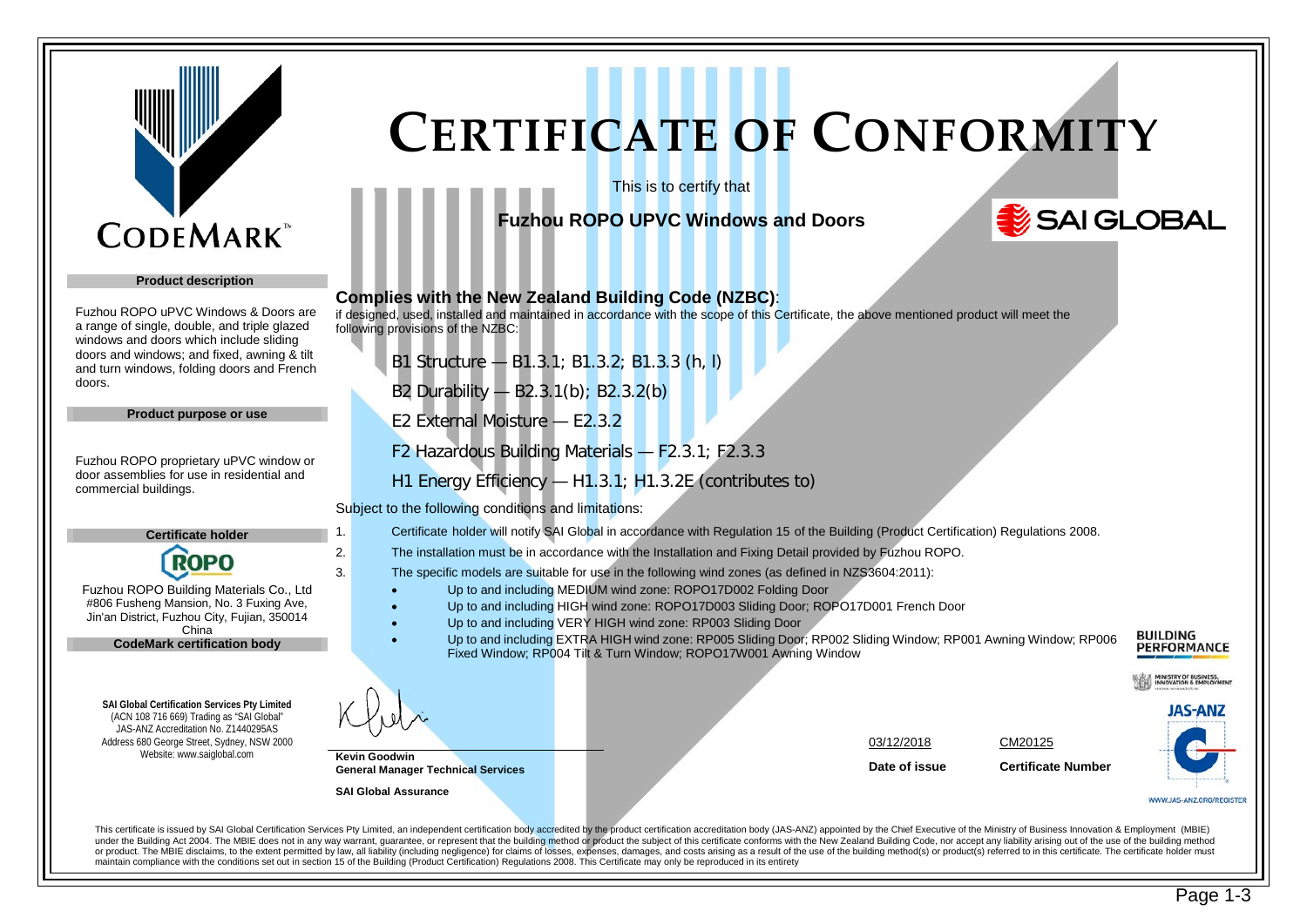## **CODEMARK**<sup>\*</sup>

### **CERTIFICATE OF CONFORMITY**

4. Model ROPO17D003 Sliding Door is not suitable for use where the indoor environment is required to be thermally conditioned.

#### 5. This certification applies to the following models:

- a. RP001 Awning Window, Profile AD58 (up to  $1600$ mm x  $1800$ mm Sash 748mm x 1722mm);
- b. RP002 Sliding Window, Profile SL58 (up to 2400mm  $x$  1700mm Sash 1192mm  $x$  1614mm);
- c. RP003 Sliding Door, Profile SL73 (up to 3000mm x 2200mm Door 1025mm x 2102mm);
- d. RP004 Tilt & Turn Window, Profile AD70 (up to 1600mm x1800mm Sash 752mm x 1728mm);
- 
- e. RP005 Sliding Door, Profile SL90 (up to 2700mm x 2200mm Door 1351mm x 2114mm);<br>f. RP006 Fixed Window. Profile AD58 (up to 1600mm x 2100mm Sash 1600mm x 2100mm  $f.$  RP006 Fixed Window, Profile AD58 (up to 1600mm x 2100mm – Sash 1600mm x 2100mm);
- g. ROPO17W001 Awning Window, Profile AD70 (up to 900mm x 2400mm Sash 820mm x 1149mm);
- h. ROPO17D003 Sliding Door, Profile SS90 (up to 2700mm x 2200mm Door 1335mm x 2080mm)
- i. ROPO17D001 French Door; Profile AD58 (up to 1780mm x 2200mm Door 844mm x 2188mm (2 pcs)
- j. ROPO17D002 Folding Door; Profile AD58 (up to 2500mm x 2200mm Door 806mm x 2058mm (3 pcs)

#### **Manufacturer's and Installation Information:**

1. Document name: Installation and Fixing Detail

*Construction details for fixing to building structure.*

#### **Evaluation Methods**

- 1. Structure, External Moisture comparison with the performance tests and requirements in NZS4211 (referenced in Acceptable Solution E2/AS1).
- 2. Durability Comparison with the provisions of B2/VM2.
- 3. Energy Efficiency R-values for construction configurations.
- 4. Hazardous Building Materials Comparison with the provisions on F2/AS1

#### **Reports:**

- 1. Intertek Test Report 170622002SHF-BP-1 24 July 2017 *Test of model ROPO17W001 to NZS 4211:2008 Specification for Performance of Windows.*
- 2. Intertek Test Report 170622002SHF-BP-2 24 July 2017 *Test of model ROPO17D002 to NZS 4211:2008 Specification for Performance of Windows.*
- 3. Intertek Test Report 150327002SHF-BP-2 24 April 2015 *Testing of model ROPO001 to AS 2047:2014 Windows and external glazed doors in buildings*



SAI GLOBAL

This certificate is issued by SAI Global Certification Services Ptv Limited, an independent certification body accredited by the product certification accreditation body (JAS-ANZ) appointed by the Chief Executive of the Mi under the Building Act 2004. The MBIE does not in any way warrant, quarantee, or represent that the building method or product the subject of this certificate conforms with the New Zealand Building Code, nor accept any lia or product. The MBIE disclaims, to the extent permitted by law, all liability (including negligence) for claims of losses, expenses, damages, and costs arising as a result of the use of the building method(s) or product(s) maintain compliance with the conditions set out in section 15 of the Building (Product Certification) Regulations 2008. This Certificate may only be reproduced in its entirety